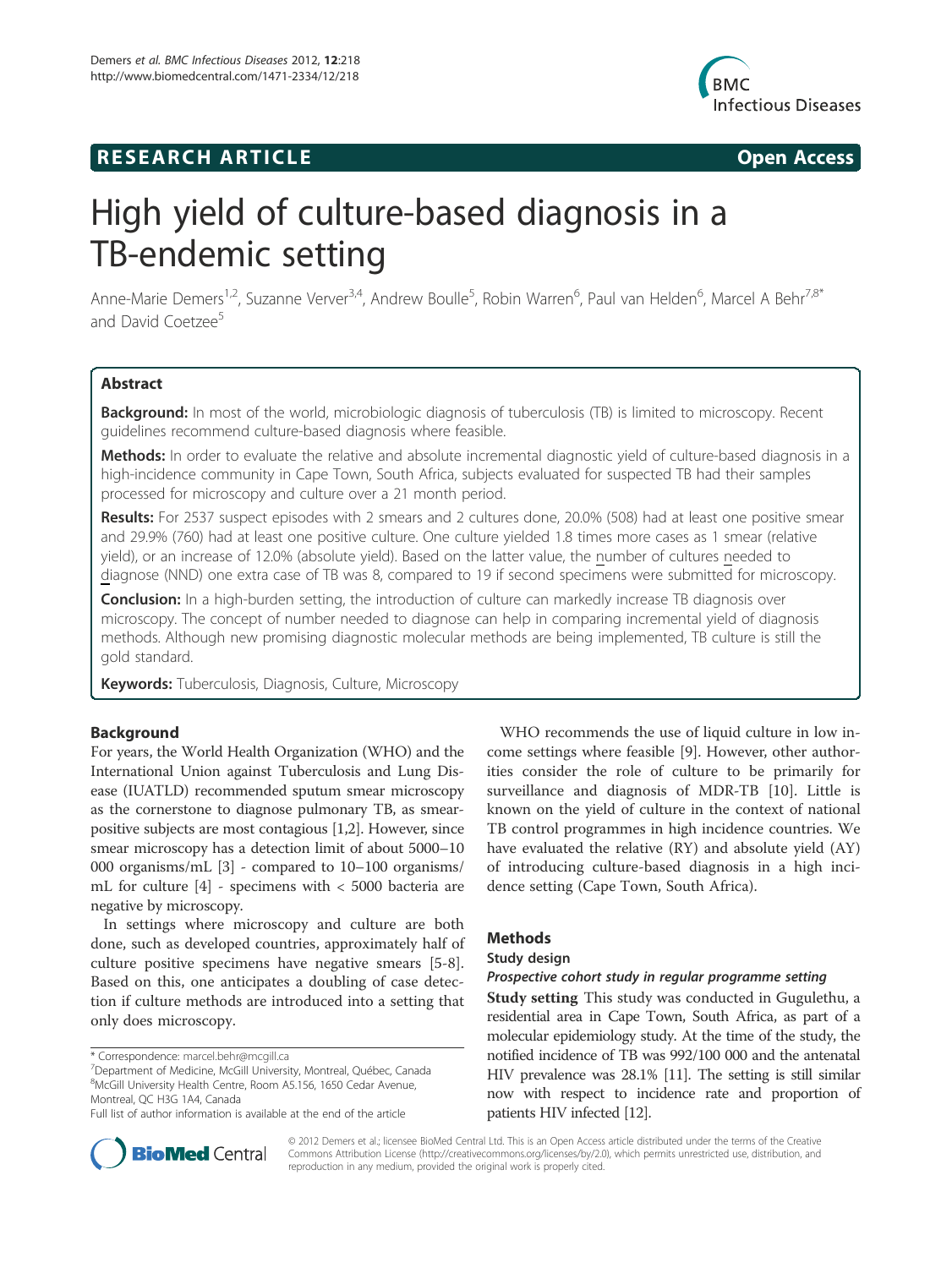# Inclusion criteria

From 1 April 2002 to 31 December 2003, subjects older than 14 years presenting to the NY1 Gugulethu TB clinic with signs or symptoms of pulmonary TB were considered suspects and included in the study. Because some individuals presented more than once during the study period, we analyzed the data by suspect episodes (SE) and not patients. We defined a new SE if the same person returned to the clinic more than 6 weeks after a previous evaluation. A previous analysis describing a method to assess laboratory cross-contamination has already been published [13].

# Data collection

Routine diagnosis and treatment procedures were followed by clinical staff, except that culture was added to the smear-based diagnosis recommended by the South African TB Guidelines, which restrict cultures to retreatment cases [14]. Every effort was made to collect 2 sputum samples for each SE. Additional smears and cultures were done if judged necessary by the clinic staff. Chest x-rays were not done routinely as per national guidelines.

Demographic and laboratory data were collected for all SE. No supplementary procedures were performed on patients. For treatment episodes, outcome information was obtained from the clinical notes, patient interviews and the TB register. Patients started on TB treatment were interviewed by the study team after informed consent was obtained. Since some patients might have been treated at another TB clinic in the area, we manually matched by name and demographic data the untreated positive culture SE with the subdistrict electronic TB register for July 2002 to Oct 2005.

HIV voluntary counseling and testing was offered to every patient put on TB treatment. HIV information was only available for those started on treatment and was collected from patient interviews and record reviews. At the time of the study, antiretrovirals were not routinely available for HIV positive patients. The protocol was approved by the research ethics committee of the Faculty of Health Sciences, University of Cape Town (REC REF 048/2001).

# Laboratory procedures

Sputum specimens were collected at the Gugulethu clinic and kept refrigerated until transported later the same day to the National Health Laboratory Services (NHLS) in Cape Town where they were processed for fluorescence (auramine) microscopy and culture. Smear results were reported as per WHO/IUATLD classification [15]. Cultures were done both on one Löwenstein-Jensen and one BACTEC MGIT 960<sup>®</sup> bottle (BD Diagnostic Systems, Sparks, MD) and incubated for 8 weeks. If either culture method was positive, the sample was reported positive. Unfortunately, the results for solid and liquid media were not recorded individually. In addition to biochemical methods, positive cultures were speciated as M. tuberculosis complex using the Accuprobe<sup>®</sup> (Gen-Probe Inc., San Diego, CA). Susceptibility testing for isoniazid (INH) and rifampicin (RIF) was done using the indirect proportion method. Details on the laboratory procedure have been described elsewhere [13].

# Definitions

Only diagnosis specimens were analysed. We considered scanty smears to be positive [16-18]. SE with culture results other than negative or positive for M. tuberculosis (i.e. non-tuberculous mycobacteria (NTM), lost viability or contaminated) were excluded from the analysis as it was not possible to assume with certainty that they were negative or positive. For each SE, both smear and culture results were ordered by timing of specimen collection and classified according to the following patterns of successive specimens:  $N (N = negative)$ ,  $P (P = positive)$ , NN, NP, PP, PN, NNN, NNP, NPN, NPP, etc. Smear and culture results were then combined together per SE. A SE was classified as smear positive if any of the smears was positive. A SE was classified as culture positive if any of the cultures was positive for M. tuberculosis complex. Smear and culture results were then grouped together, defining SE as SNCP (smear negative culture positive), SPCP (smear positive culture positive), SPCN (smear positive culture negative) or SNCN (smear negative culture negative).

Because our study was done under routine conditions, not all TB suspects had 2 specimens collected. In order to correctly calculate the incremental yields, we added the observed proportions of positive smears or cultures to the expected proportion for the missing specimens, using a method described by Rieder et al. (Appendix) [19]. Since less than 10% of SE had a 3rd smear or culture done, we could not calculate accurately the yields for the third specimen. We therefore restricted the

| <b>Definition</b>                                          | Formula                                                 |
|------------------------------------------------------------|---------------------------------------------------------|
| Relative incremental yield of                              | % positive per method 2                                 |
| method* 1 vs method 2 (RY)                                 | % positive per method 1                                 |
| Absolute incremental yield of<br>method 2 vs method 1 (AY) | % positive per method<br>2 - % positive per<br>method 1 |
| Number needed to diagnose one                              |                                                         |
| extra case of TB (NND)                                     | AY (in %)                                               |

Legend: \*Method: can either be 1 smear, 2 smears, 1 culture, 2 cultures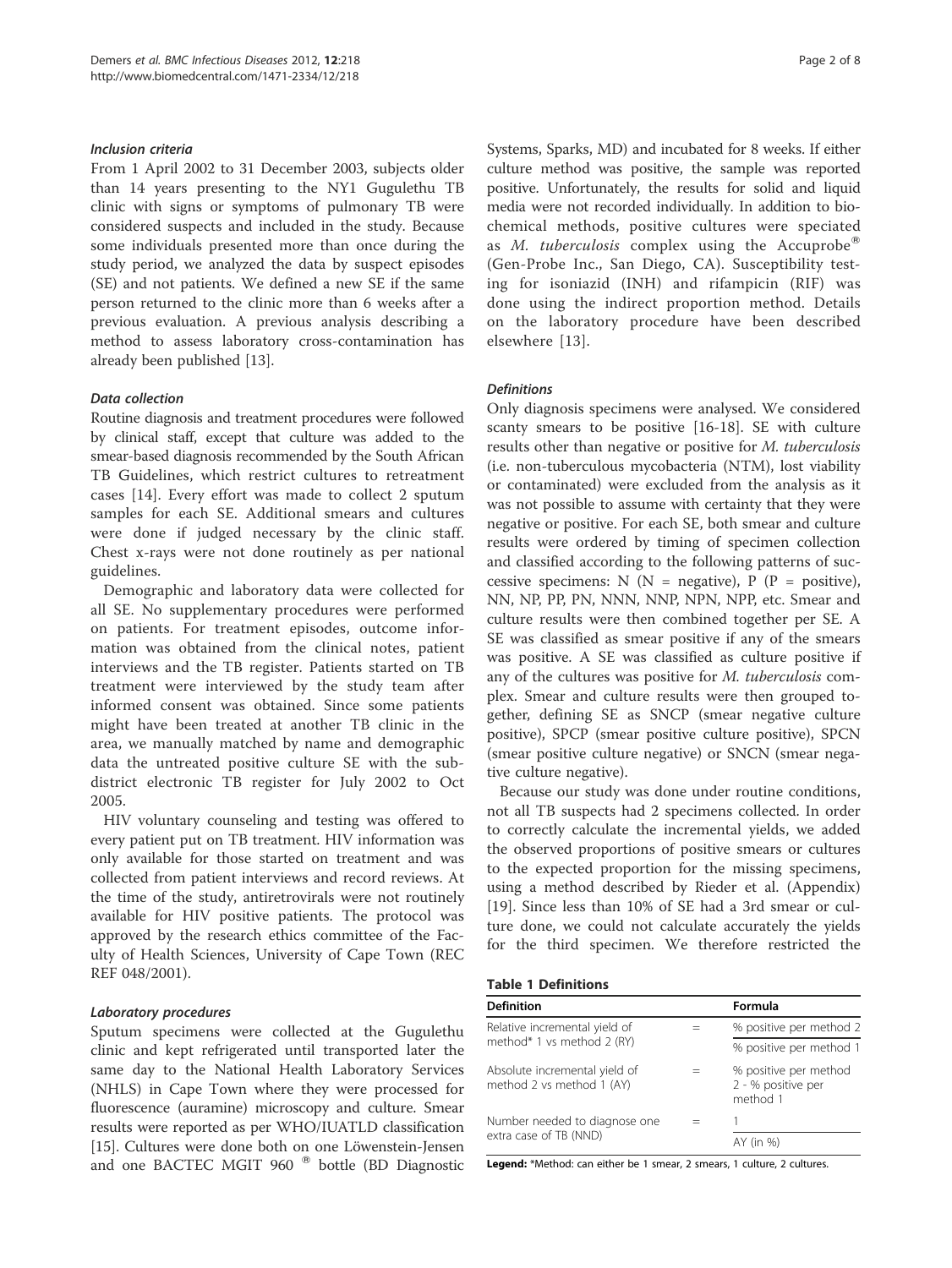

analysis to SE with ≤2 smears & ≤2 cultures. We also regrouped our initial patterns of successive specimens into Rieder's patterns, adapted for 2 specimens: N9 (where N is negative and 9 is a missing specimen), NN, NP and Px (where P is positive and x is a subsequent result of no interest for the calculation of incremental yields) (Appendix)[19].To calculate the relative and absolute yield of smears and cultures, we used the formulas shown in Table 1. We defined the number needed to diagnose (NND) as the reciprocal of the absolute yield. We did not use another proposed definition for NND [20] because it did not consider prevalence [21].

# Data analysis

Data were collected and analyzed using Microsoft Access 2002 database and Stata software, version 10 (Stata Corporation). The chi-squared test was used to compare proportions.

# Results

During the study period, 3742 SE had at least 1 smear and 1 culture done. After excluding the SE which were contaminated, showed the presence of a NTM or lost viability, and after removing the SE with ≥3 smears or cultures, 2537 SE were left for analysis (67.8% of 3742) (Figure 1). These 2537 SE represented 2207 individuals: 62% were male with a median age of 35 years (interquartile range 27–45). Of note, only 1 of the 30 excluded SE with NTM had a mixed infection with M. tuberculosis.

# Smears and cultures results

In Table 2, smear and culture results are presented for the first and for both specimens (combined field). The sensitivity of smear compared to culture was 50.6% and 58.9% respectively. Of the 2537 SE, 20.0% had at least one positive smear and 29.9% had at least one positive culture after 2 specimens (expected proportion of positives in Table 3). Using all smear positive SE as a denominator, the fraction of SE positive on the first smear (Fd1) was 74.3% and the incremental yield (IY) of the second smear (Fd2) was 25.7% (Table 3). For cultures, 89.8% of positive cultures were positive on the first specimen, and the IY of the second culture was 10.2%. The number of specimens needed to find

Table 2 Smear and culture results per SE for the 1<sup>st</sup> specimen and for both specimens

| 1st specimen |              | Culture   |       |              | After 2 specimens |         | Culture (combined) |       |              |
|--------------|--------------|-----------|-------|--------------|-------------------|---------|--------------------|-------|--------------|
|              |              | P         | N     | <b>Total</b> |                   |         | P                  | N     | <b>Total</b> |
| Smear        | P            | 345       | 32    | 377          | Smear (combined)  | P       | 432                | 45    | 477          |
|              | $\mathsf{N}$ | 337       | 1823  | 2160         |                   | N       | 301                | 1759  | 2060         |
|              | Total        | 682       | 1855  | 2537         |                   | Total   | 733                | 1804  | 2537         |
|              | $Se =$       | SPCP / CP | 50.6% |              |                   | $Se =$  | SPCP / CP          | 58.9% |              |
|              | $Sp =$       | SNCN / CN | 98.3% |              |                   | $Sp =$  | SNCN / CN          | 97.5% |              |
|              | $PPV =$      | SPCP / SP | 91.5% |              |                   | $PPV =$ | SPCP / SP          | 90.6% |              |
|              | $NPV =$      | SNCN / SN | 84.4% |              |                   | $NPV =$ | SNCN / SN          | 85.4% |              |

Legend: S = smear, C = culture, P = positive, N = negative, Se = Sensitivity, Sp = Specificity, PPV = Positive predictive value, NPV = Negative predictive value.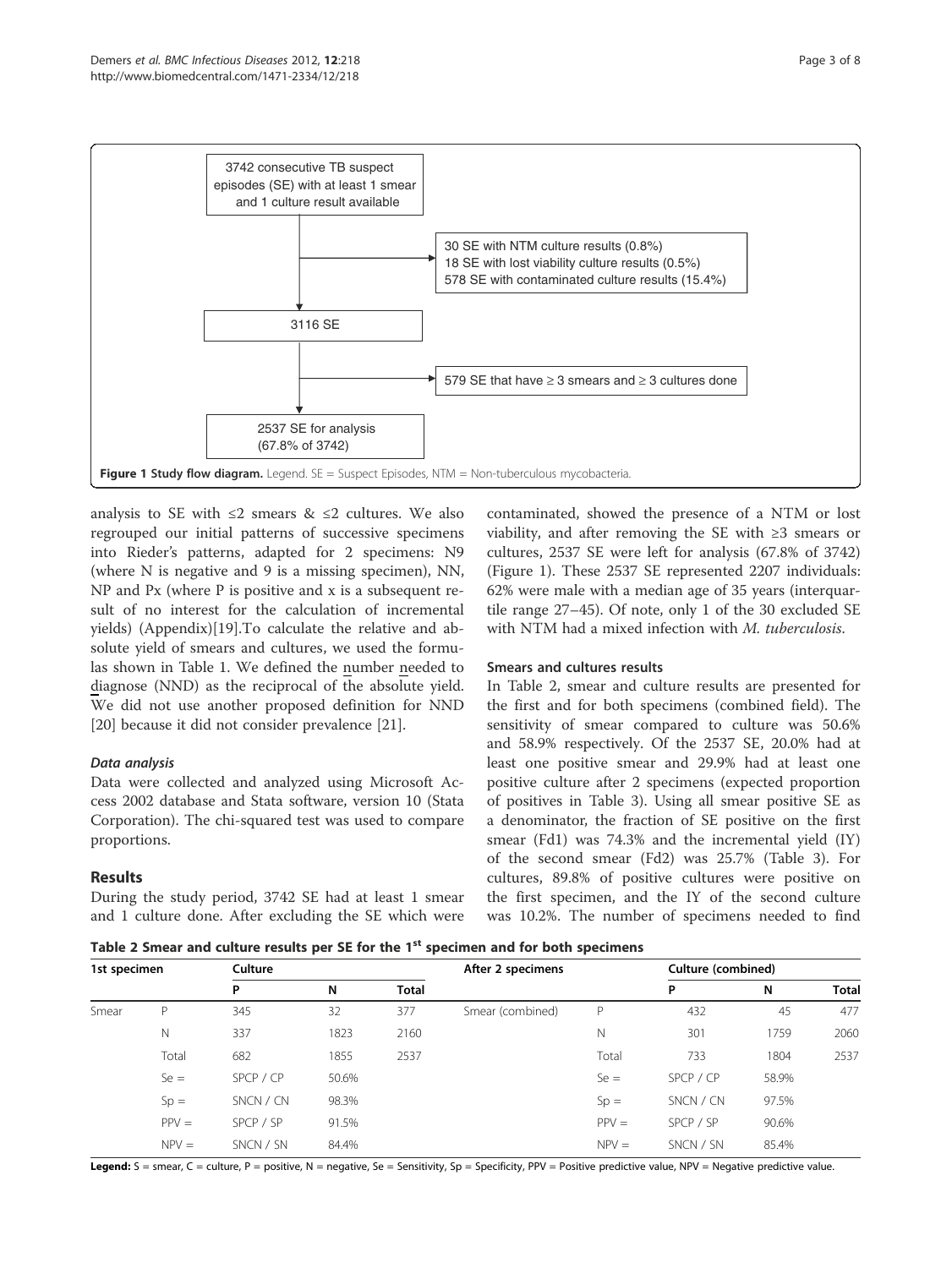| <b>Description</b>                                         | All smears | All cultures | <b>Cultures in SN SE</b> | <b>Cultures in SP SE</b> |
|------------------------------------------------------------|------------|--------------|--------------------------|--------------------------|
| Number of SE                                               | 2537       | 2537         | 2060                     | 477                      |
| Observed # of P SE after 1 specimen                        | 377        | 682          | 253                      | 429                      |
| Observed # of P SE after 2 specimens                       | 477        | 733          | 301                      | 432                      |
| Proportion of P SE on 1 <sup>st</sup> specimen             | 0.149      | 0.269        | 0.123                    | 0.899                    |
| Proportion of NP SE                                        | 0.060      | 0.042        | 0.040                    | 0.103                    |
| # of P SE missed by failing to do 2 <sup>nd</sup> specimen | 31         | 27           | 25                       | 2                        |
| Expected # of P SE after 1 specimen                        | 377        | 682          | 253                      | 429                      |
| Expected # of P SE after 2 specimens                       | 508        | 760          | 326                      | 434                      |
| Expected proportion of P SE after 1 specimen               | 0.149      | 0.269        | 0.123                    | 0.899                    |
| Expected proportion of P SE after 2 specimens              | 0.200      | 0.299        | 0.158                    | 0.910                    |
| Potential IY for 1 <sup>st</sup> specimen                  | 0.743      | 0.898        | 0.776                    | 0.989                    |
| Potential IY for 2 <sup>nd</sup> specimen                  | 0.257      | 0.102        | 0.224                    | 0.011                    |
| Overall fraction of P on 1 <sup>st</sup> specimen          | 0.149      | 0.269        | 0.123                    | 0.899                    |
| Overall fraction of P on 2 <sup>nd</sup> specimen          | 0.052      | 0.031        | 0.035                    | 0.010                    |
| NND on 1 <sup>st</sup> specimen                            | 7          | 4            | 8                        |                          |
| NND on 2 <sup>nd</sup> specimen                            | 19         | 33           | 28                       | 96                       |

Table 3 Smear and culture results for all SE, smear negative and smear positive SE

Legend: S = smear, P = positive, N = negative, SE = Suspect Episodes, NND = number needed to diagnose (see Methods for details), IY = incremental yield.

one case on the first smear was 7. When comparing the second smear to the first smear, 19 specimens would need to be examined before finding another positive one. For cultures, only 4 specimens would be needed to find a positive result on the first specimen but when comparing the yield of the second culture to

the first culture, the NND would be 33. Table 4 shows the results presented as RY, AY and NND to compare different screening strategies. The relative yield of doing 1 culture was about twice the yield of 1 smear (1.8), for an absolute yield of 12.0%, meaning that in this setting, one can detect one additional case of TB

#### Table 4 Relative and absolute incremental yields and NND for smear and cultures

|                                                 |            | Relative incremental yield vs. |           |         |
|-------------------------------------------------|------------|--------------------------------|-----------|---------|
| Yield                                           |            | 1st S                          | 2 S total | 1st C   |
| Expected # of P after $1 S = 377/2537 = 14.9\%$ |            |                                |           |         |
| Expected # of P after $2 S = 508/2537 = 20.0\%$ |            | 1.3                            |           |         |
| Expected # of P after $1 C = 682/2537 = 26.9\%$ |            | 1.8                            | 1.3       |         |
| Expected # of P after $2 C = 760/2537 = 29.9\%$ |            | 2.0                            | 1.5       | 1.1     |
|                                                 |            | Absolute incremental yield vs. |           |         |
| Yield                                           |            | 1st S                          | 2 S total | 1st $C$ |
| Expected # of P after $1 S = 377/2537 = 14.9\%$ |            |                                |           |         |
| Expected # of P after $2 S = 508/2537 = 20.0\%$ |            | 5.2%                           |           |         |
| Expected # of P after $1 C = 682/2537 = 26.9\%$ |            | 12.0%                          | 6.9%      |         |
| Expected # of P after $2 C = 760/2537 = 29.9\%$ |            | 15.1%                          | 9.9%      | 3.1%    |
|                                                 |            | NND vs.                        |           |         |
|                                                 | <b>NND</b> | 1st S                          | 2 S total | 1stC    |
| 1st Smear                                       | 7          |                                |           |         |
| 2 Smears total                                  | 5          | 19                             |           |         |
| 1st Culture                                     | 4          | 8                              | 15        |         |
| 2 Cultures total                                | 3          | 7                              | 10        | 33      |

Legend: S = smear, P = positive, N = negative, SE = Suspect Episodes, NND = number needed to diagnose (see Methods for details), IY = incremental yield. Note: Expected # of P after 1 S or C is same as Observed (see Appendix for details).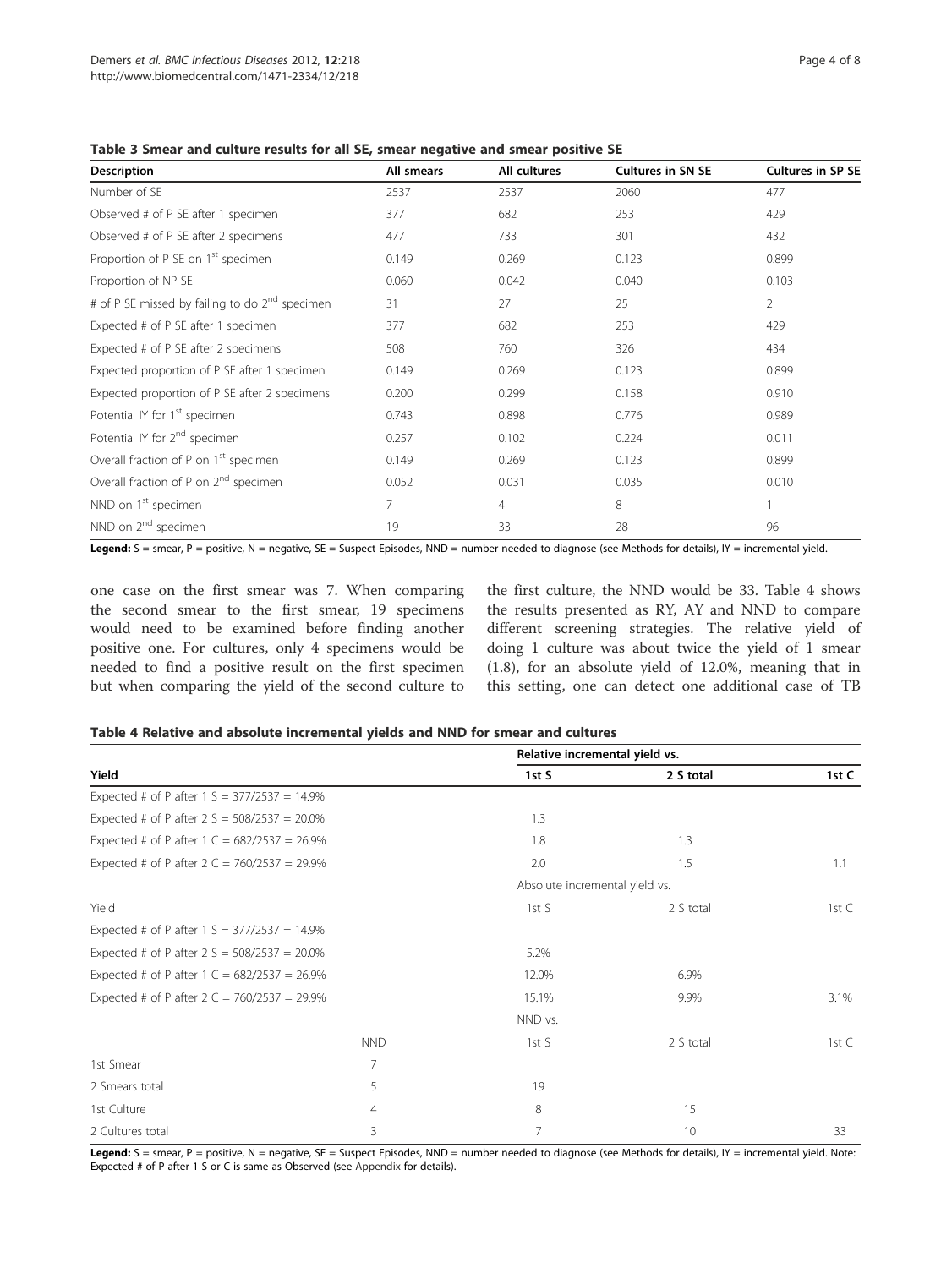by performing 8 additional cultures (NND = 8). In contrast, one additional case was diagnosed when 19 patients submitted a second sample for smear microscopy (Tables 3 and 4).

We compared the culture results of the smear positive SE to the smear negative SE (Table 3). Smear positive specimens are expected to be culture positive so yields are presented mainly as a comparison to the smear negative SE. Although the potential IY for the first culture was lower at 77.6% compared to all cultures (89.8%), it is still very high. The IY for a second culture in smear negative episodes was 22.4%. Of the 733 culture positive SE, susceptibility results were available for 639 (87.2%). Of these, only 7 (1.1%) were resistant to isoniazid and rifampicin, precluding further analysis due to small numbers.

# HIV results

The HIV status and outcome were available only for treated patients that had consented to HIV testing: this represented 345 (13.6%) of the 2537 SE and 302 (41.2%)

of the 733 culture confirmed SE. More than half of these 345 SE were HIV infected (192/345 = 55.7%). The yield of the first smear was 38.5% in HIV positive patients (74/192) compared to 51.0% (78/153) in HIV negative patients (chi-square =  $5.34$ , p = 0.021). For HIV infected patients, the relative yield of 1 culture compared to 1 smear was higher than in HIV negative patients, with a relative yield of 2.1, an absolute yield of 43.2% and a NND of 2.3 (data not shown). However, these results should be interpreted with caution since the HIV status was known for only a small proportion of TB suspects.

# **Discussion**

When culture was added to the routine smear-based diagnosis of TB suspects in a high incidence area of South Africa, we found that 29.9% of 2537 SE were culture positive, compared to 20.0% for smear microscopy. The relative yield of culture-based diagnosis was almost double, consistent with the observation that microscopy typically has a sensitivity of about 50% when

Table 5 Yields and NND calculated on some other recent studies that have used culture based diagnosis in TB suspects

|                    | Our study       | Our study SN SE       | Monkongdee et al. [32] | Boehme et al. [36] | Ssengooba et al. [35] |  |
|--------------------|-----------------|-----------------------|------------------------|--------------------|-----------------------|--|
| Population         | HIV pos and neg | SN in HIV pos and neg | All HIV pos            | HIV pos and neg    | All HIV pos and SN    |  |
| Pos on 1st S       | 377             |                       | 36                     | 561                |                       |  |
| Pos on 2S          | 508             |                       | 45                     |                    |                       |  |
| Pos on 1st C       | 682             | 253                   | 97                     | 732                | 52                    |  |
| Pos on 2C          | 760             | 326                   | 113                    |                    | 60                    |  |
| TB suspects tested | 2537            | 2060                  | 1060                   | 1462               | 170                   |  |
| % Pos on 1st S     | 0.149           |                       | 0.034                  | 0.384              |                       |  |
| % Pos on 2S        | 0.200           |                       | 0.042                  |                    |                       |  |
| % Pos on 1st C     | 0.269           | 0.123                 | 0.092                  | 0.501              | 0.306                 |  |
| % Pos on 2C        | 0.299           | 0.158                 | 0.107                  |                    | 0.353                 |  |
| RY 2S vs 1S        | 1.3             |                       | 1.3                    |                    |                       |  |
| RY 1C vs 1S        | $1.8\,$         |                       | 2.7                    | 1.3                |                       |  |
| RY 1C vs 2S        | 1.3             |                       | 2.2                    |                    |                       |  |
| RY 2C vs 1C        | 1.1             | 1.3                   | 1.2                    |                    | 1.2                   |  |
| AY 2S vs 1S        | 0.052           |                       | 0.008                  |                    |                       |  |
| AY 1C vs 1S        | 0.120           |                       | 0.058                  | 0.117              |                       |  |
| AY 1C vs 2S        | 0.069           |                       | 0.049                  |                    |                       |  |
| AY 2C vs 1C        | 0.031           | 0.035                 | 0.015                  |                    | 0.047                 |  |
| NND 2S vs 1S       | 19              |                       | 118                    |                    |                       |  |
| NND 1C vs 1S       | 8               |                       | 17                     | 9                  |                       |  |
| NND 1C vs 2S       | 15              |                       | 20                     |                    |                       |  |
| NND 2C vs 1C       | 33              | 28                    | 66                     |                    | 21                    |  |
| NND of 1st S       | 7               |                       | 29                     | 3                  |                       |  |
| NND of 1st C       | $\overline{4}$  | 8                     | 11                     | $\overline{2}$     | 3                     |  |

Legend: S = smear, C = culture, Pos = positive, Neg = negative, RY = Relative yield, AY = Absolute yield, SE= suspect episode, NND = number needed to diagnose. In the study by Monkongdee et al. [32], yields were reported using all culture positive cases as the denominator. The results shown here use all suspects tested as the denominator.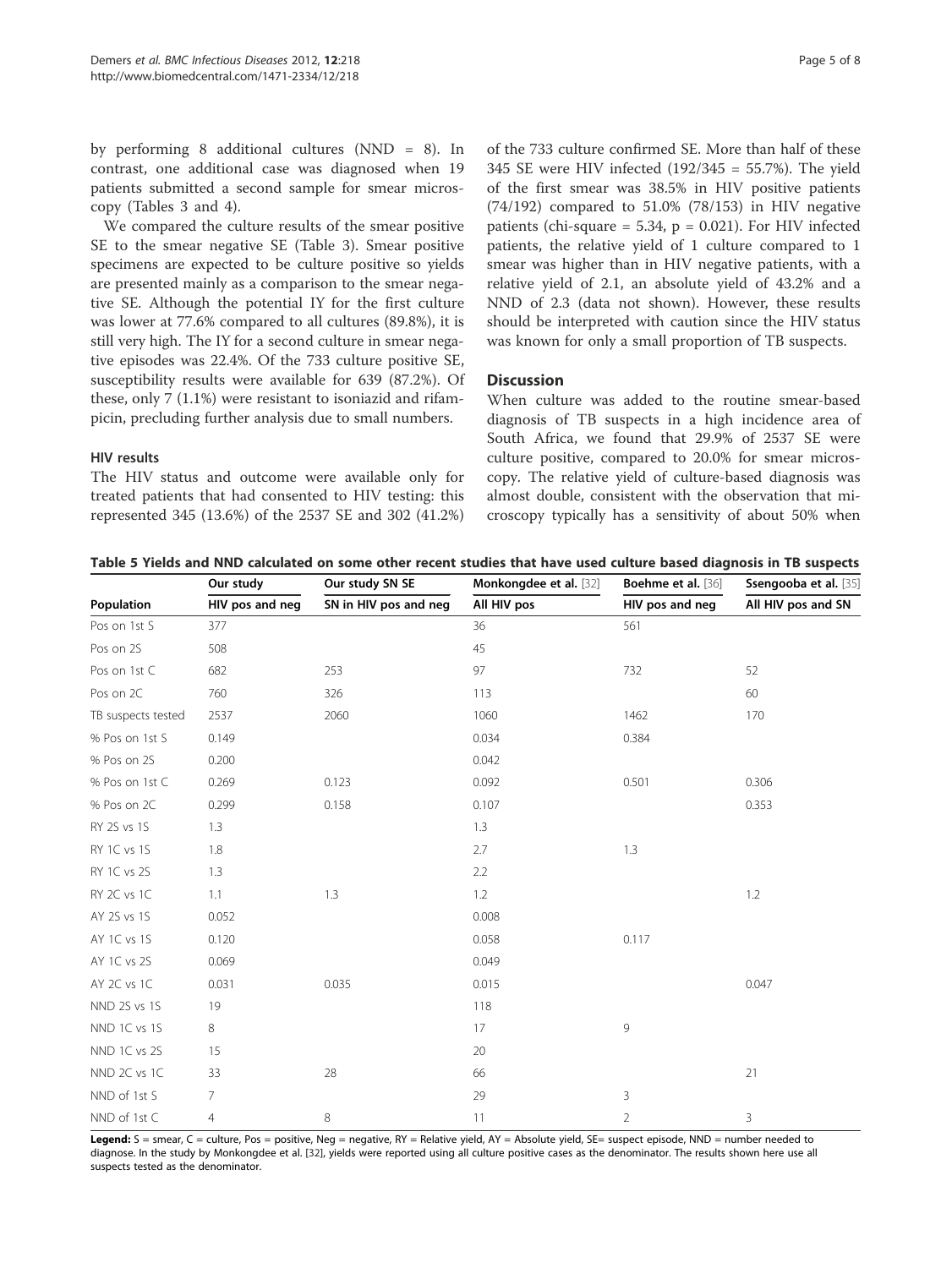compared to culture [5-8]. In this high TB setting, one can obtain an additional TB diagnosis with just 8 cultures, or alternatively by submitting 19 second specimens for microscopy.

Although smear is less sensitive than culture, nevertheless it has excellent PPV in high incidence areas [3]. Our data indicate that while many patients can be detected by microscopy in a high-prevalence setting [22], the addition of culture-based diagnosis can detect many more. Moreover, the present study used the more sensitive fluorescent technique to define a microscopypositive sample; the incremental yield of culture should be even greater in settings that do only light microscopy. Reviews on the sensitivity of smear compared to culture are based mainly on laboratory-based studies from developed countries, often with no description of the patient population studied [5,7,23]. If smears and cultures were performed and read exactly the same way on specimens from clinically similar patients in a low then in high TB prevalence area, we should observe similar sensitivity. However, because of the higher prevalence of positive smear and culture results observed in high endemic areas, the absolute and relative benefit will also increase, while the NND decreases. Paradoxically, countries with the lowest rates of TB typically do both microscopy and culture, while countries with the highest rates of TB often forego culture due to costs and lack of needed infrastructure. Our data supports recent statements by the WHO [9,24-27] and the International Standards for TB Care [28] on the use of culture in low income settings, recognizing that for each setting the

incremental yield will need to be assessed against the incremental cost of culture-based testing.

In our study, almost 90% of positive cultures were positive on the first specimen, and the IY of the second culture was 10%. A lower yield (77.6%) was observed for the first specimen in smear negative SE compared to smear positive SE. These findings were also reported in studies that performed 3 cultures on patients [23,29-31]. However, finding 77% of culture positive patients with the first specimen is still significant and much more informative than a negative smear result. Table 5 compares our results to some other studies that have performed cultures in TB suspects and where results for first and second specimens were reported. The RY of 1C vs 1S was higher (2.7) in a study performed in HIV patients in Thailand and Vietnam [32], most likely because of the lower yield of light microscopy (Ziehl-Nielsen) compared to fluorescent microscopy.

There were several limitations to our study. First, our analysis was done on 68.9% of the 3742 TB suspects with at least 1 smear and 1 culture result. This shows the challenges of obtaining 2 samples per TB suspect in regular programme settings. However, we were able to estimate the proportion of positives for the missing specimens using established formulas [19]. We excluded 15.4% of SE with contaminated culture results from our analysis in order to calculate the yield of first and second specimens accurately . Lower or similar contamination rates have been reported with the MGIT<sup>®</sup> system: 8.6% [33], 13% [32], 16.9% [34], 16.4% [35]. Despite excluding these contaminated results, we were nevertheless able to analyse a

**Description Formula** Ad Number of SE who had specimens examined **Part of SE who had specimens examined** Px + NP + NN + N9 Observed # of P SE after 1 specimen **Px** Od Observed # of P SE after 2 specimens **Px + NP**  $P_X + NP$ Sd1 Fraction of SE found positive on the 1<sup>st</sup> specimen **PX/(Px + NP + NN + N9)** Px/(Px + NP + NN + N9) Sd2 Fraction of SE found to be negative on the 1st specimen but positive on the 2nd NP/(NP + NN + N9) Md
# of P SE missed by failing to do a 2nd specimen
BM
3D
3D
3D
3D
3D
3D
3D
4 Expected # of P SE after 1 specimen: same as Observed # of P SE after 1 specimen Ed Expected # of P SE after 2 specimens (if all suspects had 2 specimens done) Od + Md Expected proportion of P SE after 1 specimen: same as Sd1 Rd Expected proportion of P SE after 2 specimens Ed/Ad Experiments Ed/Ad Faction for the potential IY from the 1<sup>st</sup> specimen Px / Ed extension Px / Ed extension Px / Ed extension Px / Ed Fd2 Fraction for the potential IY from the  $2^{nd}$  specimen (Md + NPx) / Ed = (Md + NPx) / Ed = (Md + NPx) / Ed OFP1 Overall fraction of P on 1<sup>st</sup> specimen COFP on the Second Second Second Second Second Second Second Second Second Second Second Second Second Second Second Second Second Second Second Second Second Second Second Seco OFP2 Overall fraction of P on 2<sup>nd</sup> specimen **COVERGING THE OVER SECT A** Rd \* Fd2 NND1 NND on 1st specimen: number of specimens needed to be examined to find one additional case 1/OFP1 NND2 NND on 2nd specimen 1/OFP2

Table 6 Definitions and formulas used for yield calculations

**Appendix Legend.**  $#$  = Number,  $P$  = positive, SE = Suspect Episodes, NND = number needed to diagnose.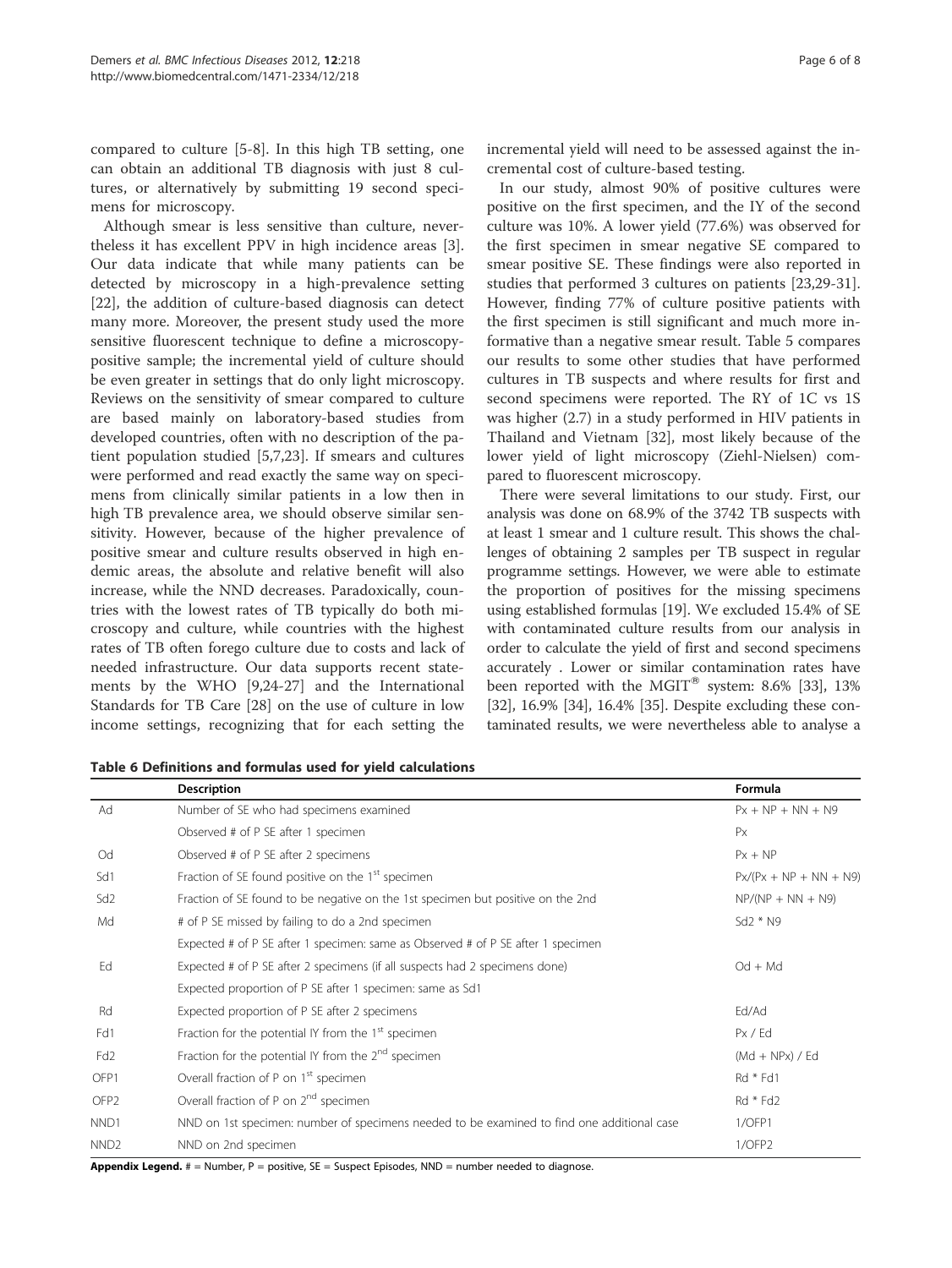large number of SE. However, in real life, these results have an impact on costs and patient management [34]. Second, the HIV status was available only for treated patients that had consented to HIV testing, or 13.6% of 2537 SE. HIV voluntary counseling and testing (VCT) was offered at the clinic but low rates could be explained by the absence of routinely available antiretroviral therapy at the time of the study. Third, we were not able to compare the yield of the solid vs liquid culture media, as the individual results for these were not available. However, other studies have shown the higher yield of liquid vs solid culture [32-34]. Finally, some inconsistency rates in smear results were observed. When using all smear positive SE as a denominator, the proportion of SE positive on the first smear was 74.3%, lower than the 85% reported in a meta-analysis [8]. This may be due to the setting of the study in a regular programme. However, the incremental yield of culture over microscopy in this study is not due to false-positive cultures due to laboratory cross-contamination. We have assessed this possibility in another manuscript, using dummy samples, and found that the specificity of culture in this setting is 98.9%, which is comparable to other rates described in the literature [13].

Recently, a novel and simple nucleic-acid amplification test (Xpert® MTB/RIF) has been developed [36] and endorsed by WHO for global implementation [37]. Performing 1 Ziehl–Neelsen smear, 1 Xpert® MTB/RIF and 1 liquid culture on TB suspects yielded 38.4%, 46.2% and 50.1% positive results respectively. Compared to doing 1 smear, the RY, AY and NND would be 1.2, 7.8% and 13 for the Xpert<sup>®</sup> MTB/RIF and 1.3, 11.7% and 9 for culture [36]. However, as stated by WHO, the Xpert MTB/RIF technology does not eliminate the need for conventional microscopy culture and drug susceptibility testing [37]. The rapidity and simplicity of the method are clear advantages. However, sensitivity in smear negative patients remains an issue, with some reported sensitivities of 43.4% [38], 54.5% [39] and 72.5% [36]. Furthermore, drug susceptibility testing is still required to detect resistance to drugs other than rifampicin [37]. As the Xpert technique is implemented, initial studies show it can potentially be cost-effective compared to sputum smear diagnosis and clinical diagnosis in smear-negative cases [40]. Future studies could evaluate the cost-effectiveness of smear versus Xpert, as compared with smear versus culture, or even the integration of two of these tests. Depending on the prevalence of positive samples by new diagnostic techniques, the NND can be determined for either test, in order to predict the incremental gain in case detection, and ultimately, the impact on patient care.

# Conclusions

In conclusion, in a high TB burden setting, the use of culture methods can almost double the number of

microbiologically-confirmed cases of TB, with just under 8 cultures required to detect 1 additional case.

# Appendix

Yield calculations (adapted from Rieder et al. [19]).

There are 6 possible patterns among those who had a diagnostic examination (Ad) in a setting where 3 specimens are required: Px, NPx, NNP, NN, NN9 and N99, where P is a positive smear, x a subsequent result of no interest, N a negative result, and 9 a missing result. For our study, since we aimed to collect 2 specimens and since less than 10% of SE had  $\geq$  3 smears or 3 cultures done, we kept 4 patterns (Px, NP, NN and N9) and adapted the formulas accordingly.

To calculate the incremental yields, the assumption was made that those with an N9 result had the same probability of being positive on the second smear as those with an NP result. Those (positive) missed by failing to do a second smear examination will be denoted as Md (Table 6).

# Competing interests

All authors: no competing interests.

#### Authors' contributions

AMD and DC participated in all aspects from study design, data collection, analysis and writing. AB and MAB contributed to statistical analysis and writing. RW, SV, PvH, MAB contributed to study design, data analysis and writing. All authors read and approved the final manuscript.

#### Acknowledgements

Work was done through the support of a grant from the Sequella Global Tuberculosis Foundation. AMD was the recipient of fellowship support from the Fonds de la Recherche en Santé du Québec, Canada. We thank Marlein Bosman and Tania Dolby for their work at NHLS, as well as the staff from the Gugulethu TB clinic. The authors dedicate this effort to the memory of Lafras Steyn, who contributed from the inception to the Gugulethu study site.

#### Author details

<sup>1</sup>Département de Microbiologie et Immunologie, Université de Montréal Montreal, QC, Canada. <sup>2</sup>CHU Sainte-Justine, 3175 Chemin de la Côte Sainte-Catherine, Montréal, QC H3T 1C5, Canada. <sup>3</sup>KNCV Tuberculosis Foundation, The Hague, The Netherlands. <sup>4</sup>CINIMA, Academic Medical Centre Amsterdam, Amsterdam, The Netherlands. <sup>5</sup>Centre for Infectious Disease Epidemiology and Research, School of Public Health and Family Medicine, University of Cape Town, Cape Town, South Africa. <sup>6</sup>DST/NRF Centre of Excellence for Biomedical TB Research/ US/MRC Centre for Molecular and Cellular Biology, Division of Molecular Biology and Human Genetics, Department of Biomedical Sciences, Faculty of Health Sciences - Stellenbosch University, PO Box 19063, Tygerberg 7505, South Africa. 7 Department of Medicine, McGill University, Montreal, Québec, Canada. 8 McGill University Health Centre, Room A5.156, 1650 Cedar Avenue, Montreal, QC H3G 1A4, Canada.

#### Received: 12 January 2012 Accepted: 5 September 2012 Published: 14 September 2012

#### References

- 1. World Health Organization: An expanded DOTS framework for effective tuberculosis control. WHO/CDS/TB/2002.297. Geneva: WHO; 2002.
- 2. Enarson DA: International Union Against Tuberculosis and Lung Disease: Management of tuberculosis: a guide for low income countries. 5th edition. Paris: International Union Against Tuberculosis and Lung Disease; 2000.
- 3. World Health Organization: Laboratory services in tuberculosis control. In Part I: Organization and management. Geneva: WHO; 1998. WHO/TB/98.258.